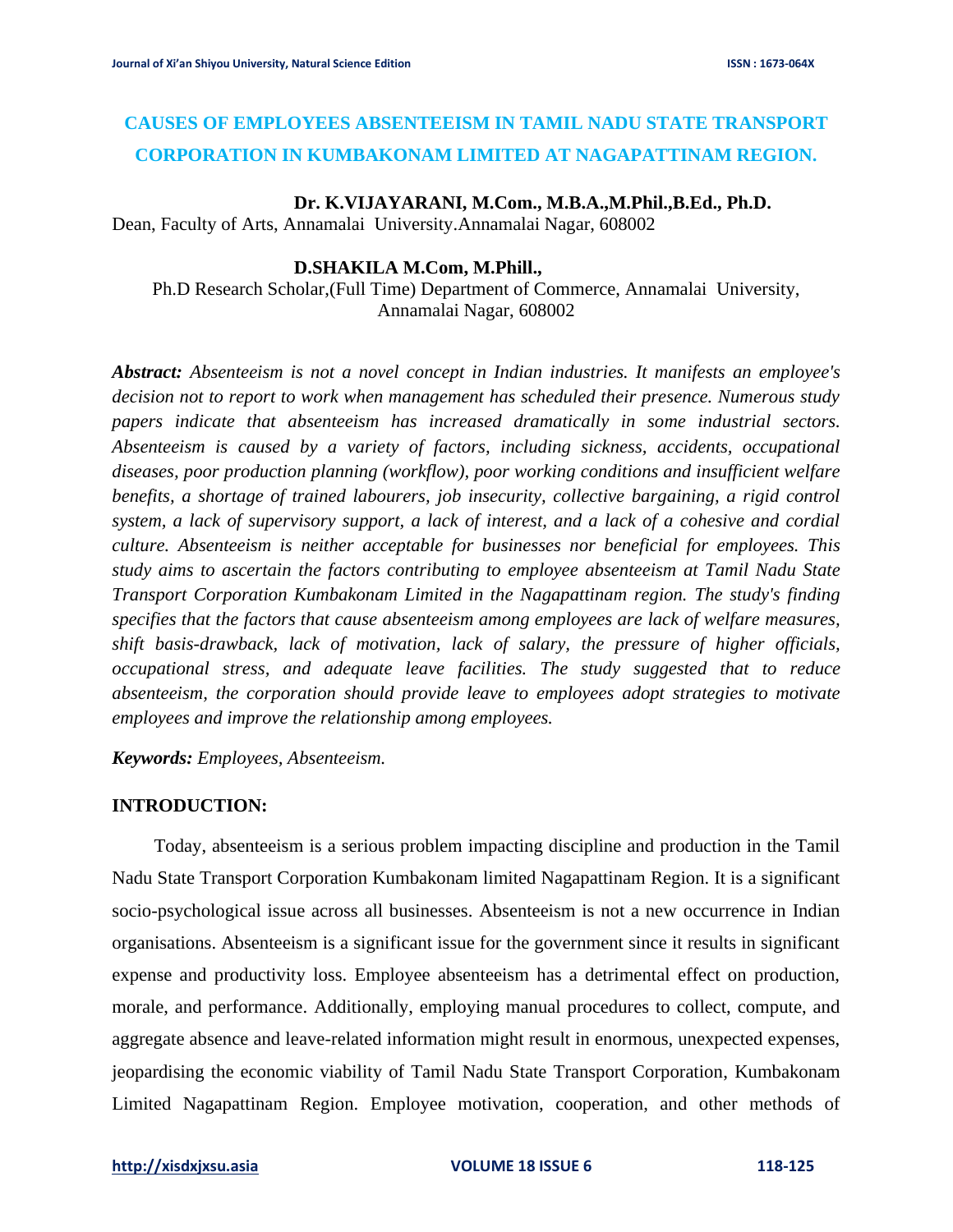increasing employee pleasure and job satisfaction have minimised employee absenteeism and boosted organisational performance. Despite widespread knowledge of absenteeism's detrimental influence on overall productivity and performance, absenteeism continues to be a problem in public sector organisations. Though many efforts have been taken in order to eliminate absenteeism permanently arrived. Public sector organisations also undergo another challenge in lateness to work. Lateness in TNSTC Kumbakonam Limited affects the organisation's economic and psychological output. Thus, it is imperative to control and minimise it. Reduction of absenteeism is beneficial not only to the organisation but also to the nation as a whole. Absenteeism leads to a reduction in person-hours, resulting in a lack of services to the public, and this underlines the importance of the need for employees to be present.

#### **STATEMENT OF THE PROBLEM**

Absenteeism is a universal problem in any industry. The rate of absenteeism has been relatively higher in India. The present study has been conducted in TNSTC Kumbakonam limited Nagapattinam region. Furthermore, the researcher has identified the reasons such as lack of welfare measures, Shift basis-drawback, lack of motivation, lack of salary, the pressure of higher officials, occupational stress and inadequate leave facilities and tries to find out suggestions to reduce absenteeism.

## **OBJECTIVE OF THE STUDY:**

- 1. To identify the causes of employees absenteeism in TNSTC Kumbakonam Limited Nagapattinam Region.
- 2. To suggest suitable measures for reducing absenteeism in the study area based on the study's findings.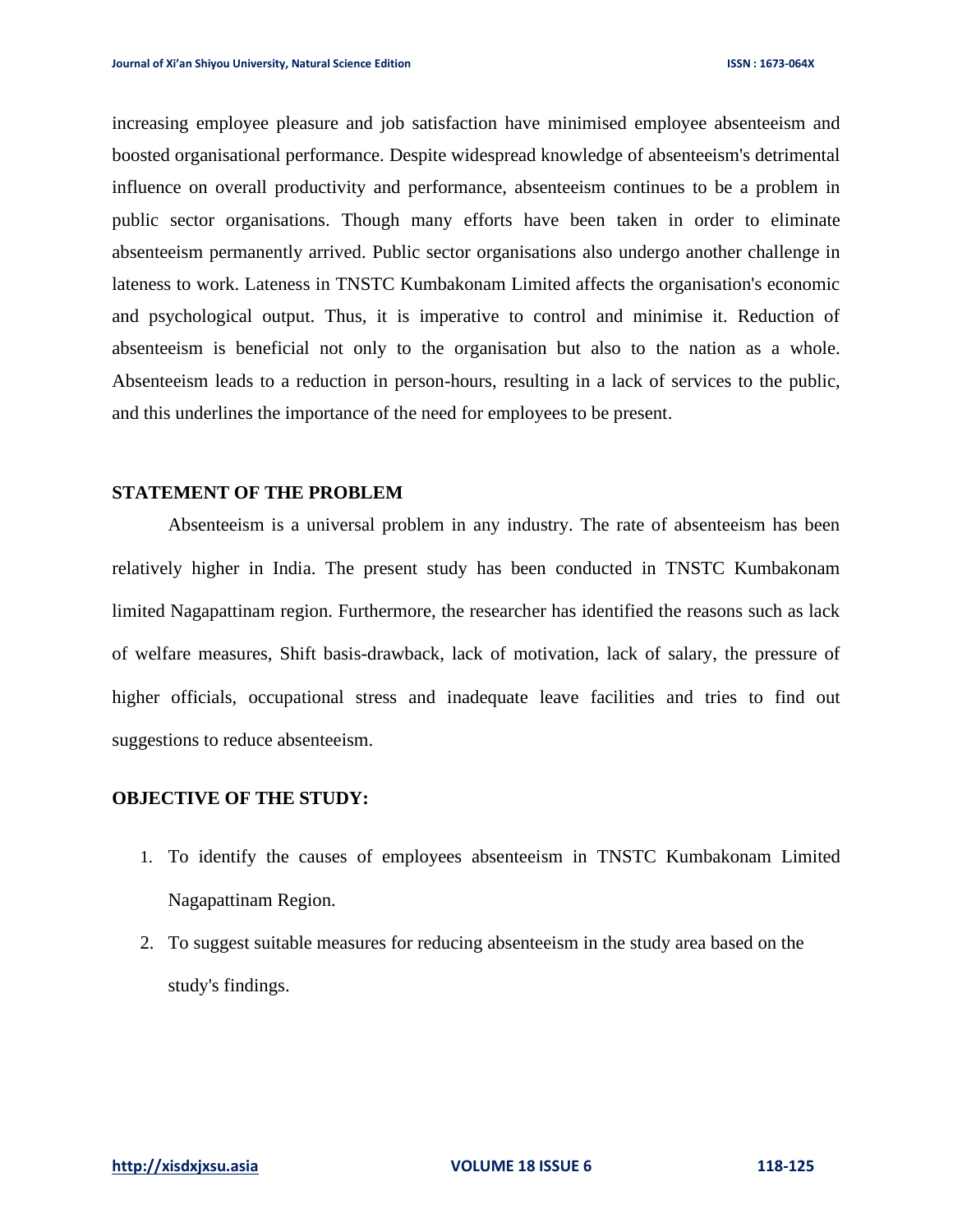# **TESTING OF THE HYPOTHESIS**

H01: There is no significant difference between the cadre of the employees and causes of employees absenteeism.

### **RESEARCH METHODOLOGY**

 The present research is about a study on the causes of employee absenteeism in Tamilnadu State Transport Corporation, Kumbakonam Ltd at Nagapattinam Region, based on specific objectives as explained above. In the light of these objectives, the scope of the study has been restricted, and investigations techniques to be adopted, tools to be used, interview schedule design, selection of design, and the pattern of analysis followed have been determined. It is an analytical one based on primary and secondary data.

#### **METHODS OF DATA COLLECTION**

The present study is based on both primary and secondary data was used.

## **PRIMARY DATA**

For collecting the primary data using a well-framed interview schedule was designed to elicit necessary data and details from the administrative staff, conductors, drivers' and technical staff members of TNSTC Kumbakonam Limited Nagapattinam Region.

# **SECONDARY DATA**

The secondary data were collected from journals, web portals, and Tamil Nadu State Transport Corporation Kumbakonam Limited records.

# **SAMPLING DESIGN**

Yamane, sampling size formula, applied to decide sample size scientifically sample size formula provided by Yamane is where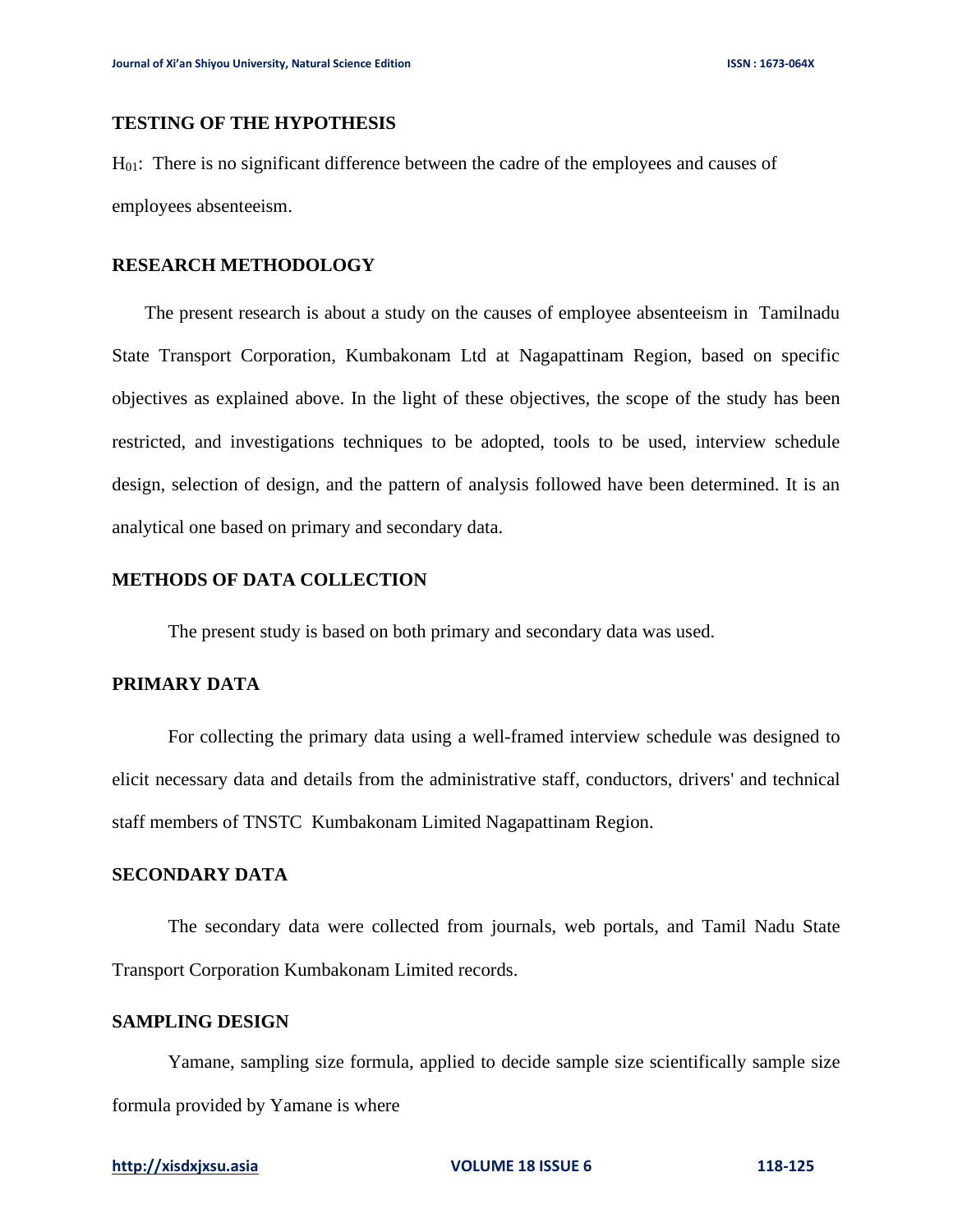$$
n = N \frac{N}{1 + N (e)^2}
$$

 $n =$  Corrected sample size

 $N =$  Population size

 $E = Margin$  of error

Yamane sample size calculation for finite populations

Population-3163 Sample size  $=$ 3163  $1+3163(0.05)^2$  $n = 355$  Sample size.

### **SAMPLING TECHNIQUE**

In the study, the Proportionate Stratified Random Sampling technique is applied to select the respondents in the Tamil Nadu State Transport Corporation Kumbakonam Ltd at Nagapattinam Region.

#### **STATISTICAL TOOLS USED**

This research proposed to use SPSS Version 20. for processing the following tools. Percentage Analysis was used to analyse data related to Personal details; Descriptive Statistics were presented to analyse data related to employees' perceptions, and one-way ANOVA was used to test the formulated hypothesis.

#### **DATA ANALYSES AND INTERPRETATION**

# **TABLE 1**

### **One way ANOVA for Cadre of the employees and Causes of the absenteeism**

| <b>Variables</b> | The cadre of the     | N   | <b>Mean</b> | <b>SD</b> | Std.         |               | Sig. |
|------------------|----------------------|-----|-------------|-----------|--------------|---------------|------|
|                  | employees            |     |             |           | <b>Error</b> |               |      |
| Lack of welfare  | Administrative staff | 36  | 2.19        | 1.037     | 0.173        |               |      |
| measures         | Conductor            | 120 | 3.95        | 0.646     | 0.059        |               |      |
|                  | Driver               | 135 | 4.01        | 0.605     | 0.052        | 68.975 0.031* |      |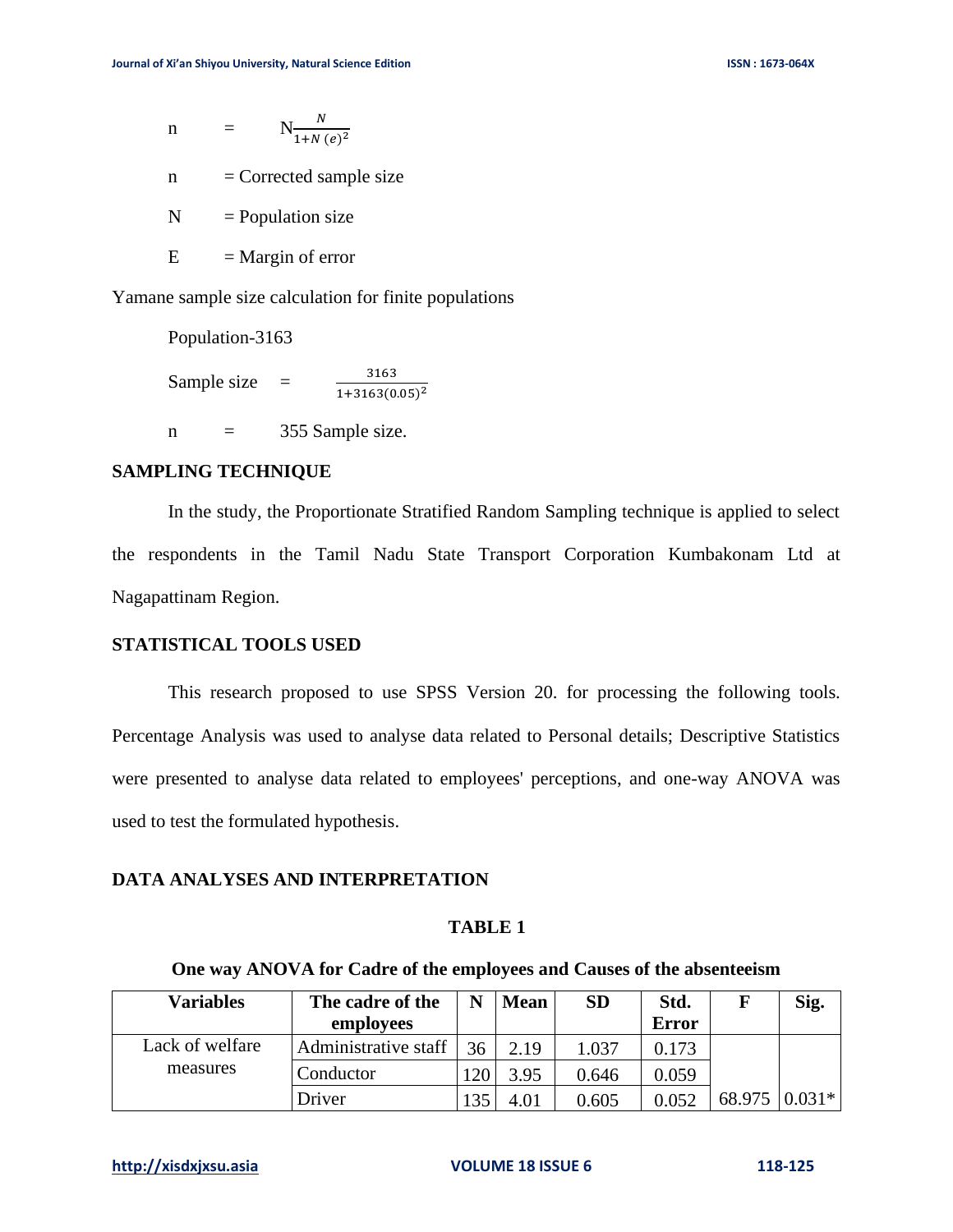|                                    | <b>Technical</b> staff | 64  | 3.89 | 0.758 | 0.095 |        |          |
|------------------------------------|------------------------|-----|------|-------|-------|--------|----------|
|                                    | Total                  | 355 | 3.78 | 0.880 | 0.047 |        |          |
| Shift basis-drawback               | Administrative staff   | 36  | 2.44 | 0.773 | 0.129 | 90.234 | 0.188    |
|                                    | Conductor              | 120 | 4.28 | 0.582 | 0.053 |        |          |
|                                    | Driver                 | 135 | 4.16 | 0.455 | 0.039 |        |          |
|                                    | <b>Technical staff</b> | 64  | 4.20 | 0.694 | 0.087 |        |          |
|                                    | Total                  | 355 | 4.03 | 0.791 | 0.042 |        |          |
|                                    | Administrative staff   | 36  | 2.03 | 0.736 | 0.123 | 85.894 | 0.169    |
|                                    | Conductor              | 120 | 4.11 | 0.719 | 0.066 |        |          |
| Lack of motivation                 | Driver                 | 135 | 4.13 | 0.731 | 0.063 |        |          |
|                                    | <b>Technical staff</b> | 64  | 3.95 | 0.765 | 0.096 |        |          |
|                                    | Total                  | 355 | 3.88 | 0.962 | 0.051 |        |          |
| Lack of salary                     | Administrative staff   | 36  | 2.33 | 1.095 | 0.183 | 25.641 | $0.003*$ |
|                                    | Conductor              | 120 | 3.63 | 1.046 | 0.095 |        |          |
|                                    | Driver                 | 135 | 3.78 | 0.750 | 0.065 |        |          |
|                                    | <b>Technical staff</b> | 64  | 3.42 | 0.730 | 0.091 |        |          |
|                                    | Total                  | 355 | 3.52 | 0.984 | 0.052 |        |          |
| Pressure of higher<br>officials    | Administrative staff   | 36  | 1.81 | 0.624 | 0.104 | 58.323 | $0.024*$ |
|                                    | Conductor              | 120 | 4.23 | 0.704 | 0.064 |        |          |
|                                    | Driver                 | 135 | 3.73 | 0.988 | 0.085 |        |          |
|                                    | <b>Technical</b> staff | 64  | 3.81 | 1.402 | 0.175 |        |          |
|                                    | Total                  | 355 | 3.72 | 1.177 | 0.062 |        |          |
| Occupational stress                | Administrative staff   | 36  | 1.94 | 0.893 | 0.149 | 71.077 | $0.048*$ |
|                                    | Conductor              | 120 | 4.24 | 0.710 | 0.065 |        |          |
|                                    | Driver                 | 135 | 3.47 | 0.968 | 0.083 |        |          |
|                                    | <b>Technical staff</b> | 64  | 3.92 | 0.822 | 0.103 |        |          |
|                                    | Total                  | 355 | 3.66 | 1.078 | 0.057 |        |          |
| In adequate of leave<br>facilities | Administrative staff   | 36  | 2.11 | 0.667 | 0.111 | 67.187 | $0.036*$ |
|                                    | Conductor              | 120 | 4.19 | 0.652 | 0.060 |        |          |
|                                    | Driver                 | 135 | 4.00 | 0.611 | 0.053 |        |          |
|                                    | <b>Technical</b> staff | 64  | 3.58 | 1.319 | 0.165 |        |          |
|                                    | Total                  | 355 | 3.80 | 1.002 | 0.053 |        |          |

**Source:** Computed from Primary data

The calculated F values of 68.975, 25.641, 58.323, 71.077 and 67.187 for lack of welfare measures, lack of interest in work, the pressure of higher officials, occupational stress and inadequate leave facilities are significant five per cent level, and there is a difference among the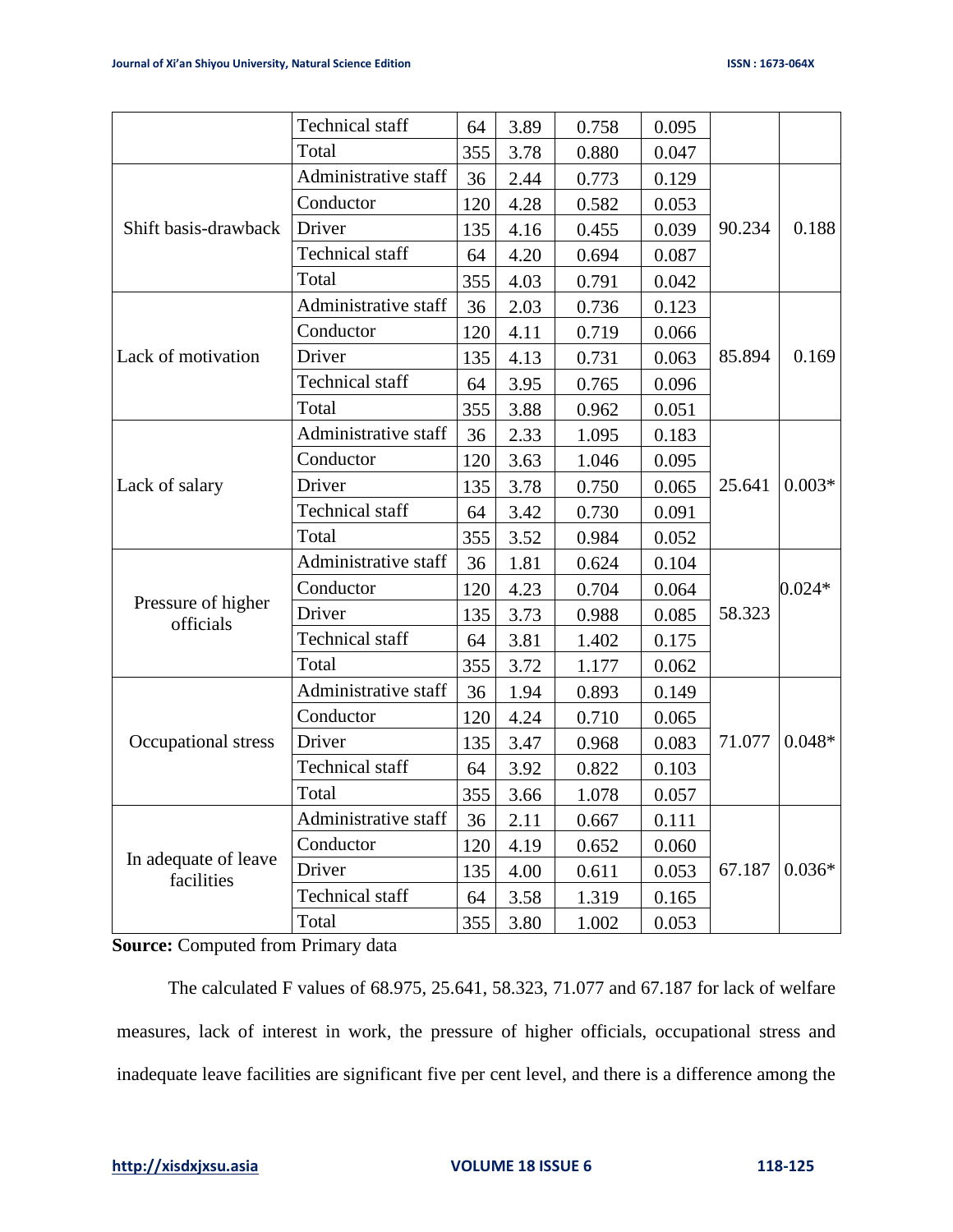cadre of the employees. Therefore, the null hypothesis is rejected. However, the F values of 90.234 and 85.894 for the shift basis-drawback and lack of motivation have not been significant. Hence, the stated null hypothesis is accepted.

### **FINDINGS OF THE STUDY**

1. The finding shows that maximum variables are significant and rejected the null hypothesis. Additionally, the mean values displayed that the respondents with the shift basis-drawback scored a higher mean value of 4.03 and the lowest mean value of 3.52 was obtained by respondents with a lack of interest in work.

### **SUGGESTIONS OF THE STUDY**

- 1. The corporation may provide leave to workers on a need-to-know basis.
- 2. The firm may implement tactics aimed at increasing employee job satisfaction.
- 3. The firm may strengthen the interaction between employees and bosses.
- 4. The company may use methods to foster greater understanding among personnel.
- 5. The firm may deploy motivational tactics.
- 6. The firm may use tactics to increase job rotation and enrichment.
- 7. The firm may implement efforts to increase employee knowledge of absenteeism.

8. The corporation may use initiatives to alleviate work-related stress.

9. The organisation's welfare facilities must be improved, and monetary advantages must be provided to employees in order to reduce absenteeism.

# **CONCLUSION**

Absenteeism is an unavoidable menace that most organisations have to bear with and it has to be managed. One cannot prepare a foolproof successful formula to eradicate this problem once and for all. Absenteeism ranging between five to ten per cent is a common phenomenon in most industries. Employees remain absent from their work because of various factors; after all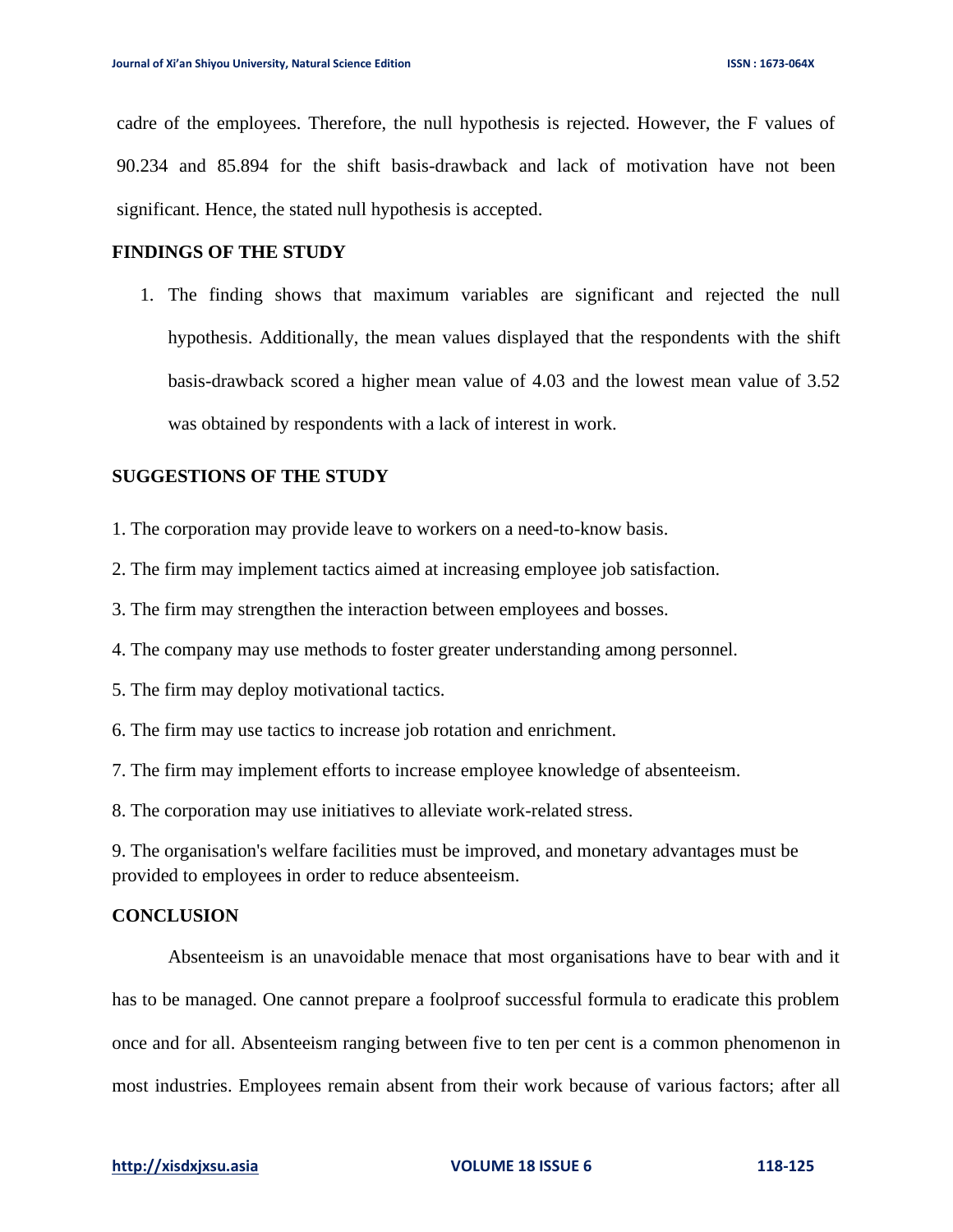they are also human beings. The causation of the feelings of monotony towards work is a big challenge and the management should take appropriate measures like sending employees on holidays, tours etc. The practice of job rotation and multi-tasking strategies also minimises the feeling of inertia. In this study, the employees' labour welfare measures are also not attractive. Managers should pay their workers handsomely to motivate them to certain levels. Even though money is not the sole factor influencing employees' work behaviour, it can certainly boost their morale towards work. Thus, it concluded that the present study on causes of employees absenteeism had put some brightness on reducing absenteeism in the study region.

#### **REFERENCES**

- 1. Pavithra. S, May -2017,Absenteeism in Public Sector Organizations An Overview of Dimensions, Causes and Remedial Strategies, *International Research Journal of Engineering and Technology (IRJET),* Volume: 04 Issue: 05, pp.554-558
- 2. Pavithra, Barani. May -2017, Absenteeism in Public Sector Organizations An Overview of Dimensions, Causes and Remedial Strategies. *International Research Journal of Engineering and Technology (IRJET),* Volume: 04, Issue: 05, pp.554-558
- 3. Hardiki Raja and Rashmi Gupta., Apr 2019, "The impact of employee absenteeism on organisational productivity with special reference to the service sector." *IMPACT: International Journal of Research in Humanities, Arts and Literature IMPACT: IJRHAL* ISSN Volume. 7, Issue 4, pp. 582-594
- 4. Parvathy. Nair. R March. 2019, A Study on Employees Absenteeism in KSRTC, With Special Reference to Adoor Depot." *IOSR Journal of Business and Management (IOSR-JBM*), Volume 21, Issue 3, pp. 01-08.